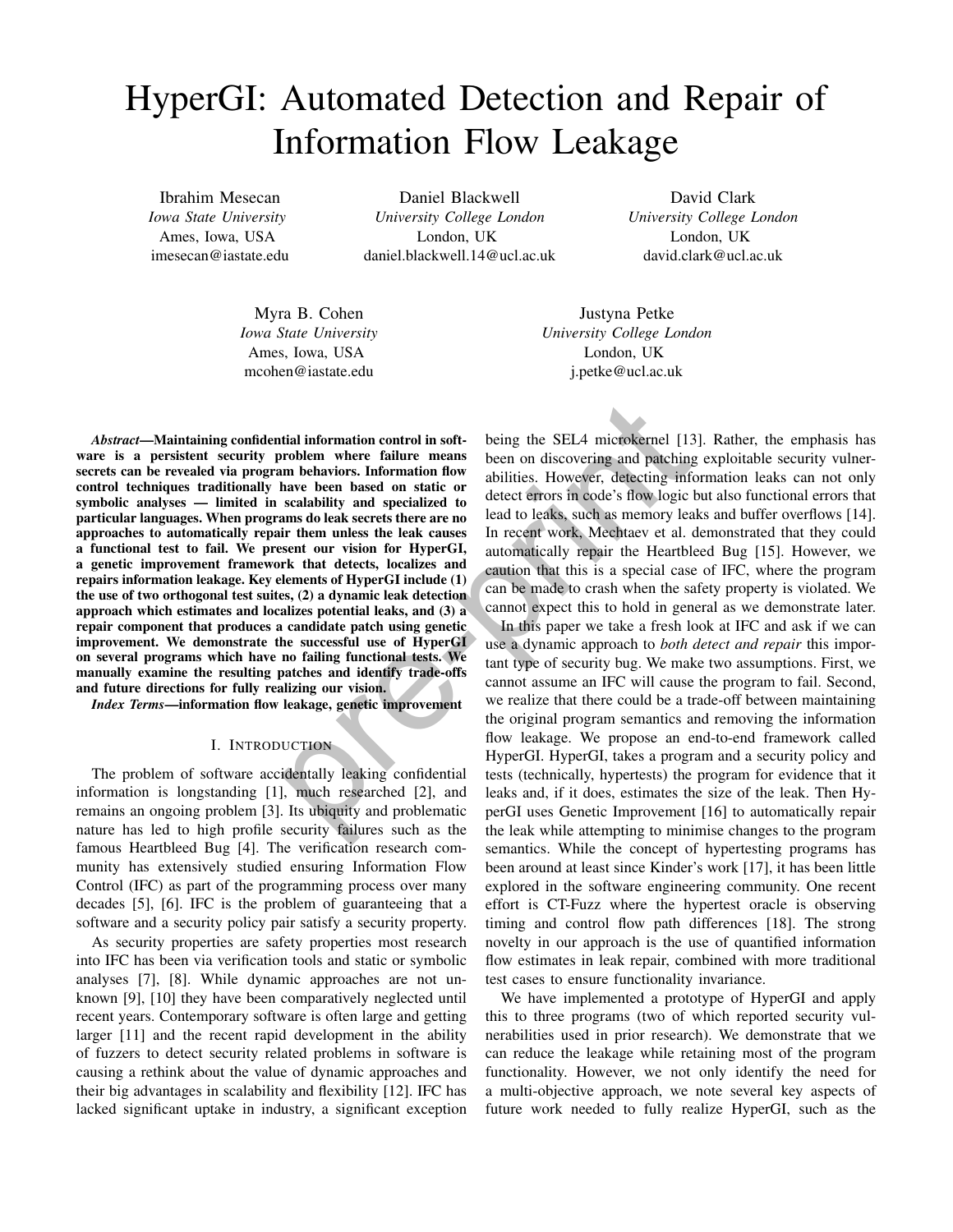identification of quality test suites for IFC repair.

The contributions of this work are:

- A framework for dynamically detecting, quantifying and repairing information leakage;
- A prototype implementation and first case study to demonstrate its potential.

In the next section we present HyperGI along with background. We then present our study in sections III and IV.

II. HYPERGI



Fig. 1. Overview of HyperGI which consists of three stages

Figure 1 shows a high-level overview of HyperGI. We start with a program (possibly) containing a leak and first generate two types of test sets, Hypertests and Functional tests. We then use a dynamic analysis with just the Hypertest test suite to localize the area of leakage in the program. We then use genetic improvement, using both test suites to iteratively improve the program. We describe each step in more detail next, but first we provide an overview of noninterference and hyperproperties which are fundamental to realizing HyperGI.

#### *A. Preliminaries*

A property of program executions can be associated with a partition of the set of all executions into those that have the property and those that do not. Some properties cannot be expressed using an individual execution; rather they require two or more. An example is the *noninterference* property which states *in any software system in which users are divided into groups with different information security access privileges, low security users should not be aware of the actions of high security users* [19]. We focus on input/output noninterference for imperative, deterministic programs [2]. There are two groups of users, high security and low security. The states of the program are partitioned between high and low users and low users cannot control inputs to or read from high users' variables. A program contains the *input/output noninterference property* iff, for every pair of initial states with the same values of all low variables, but different values for high variables, the post execution states also have the same observable values, i.e., no information about the high variables is *leaked*. In practice, leaks occur when data from memory is revealed as in a buffer overflow and/or when there is data dependency in control flow.

We have created an exemplar Triangle program to demonstrate. It accepts 3 integers representing the length of each side of a triangle. The first side is a secret value. It returns the type of triangle (isosceles, scalene or equilateral).

```
TriangleType typeOf(int high, int low1, int low2){
  if (h == low1 & low1 == low2)
    return EQUILATERAL;
  else if (high==low1 || high==low2 || low1==low2)
    return ISOSCELES;
  else
    return SCALENE; }
```
Due to the if statements comparing the secret side, any return value potentially reveals some information about the secret. The input  $\{(\text{high=?, low1=3, low2=4})\}$  returning SCALENE indicates that the secret value high was neither 3 nor 4, but is only observable if a second test using a different secret returns a different value. If the input {(high=?, low1=3, low2=4)} returned ISOSCELES, then the user can deduce that the secret is either 3 or 4. Observing different outputs for the same low inputs but different secret is a violation of the noninterference property. To detect this type we need to use *hypertests*. Each hypertest is a set of inputs that satisfy the initial states specification of noninterference: the low part of the initial states are the same and the high parts are different. We use the notion of Quantified Information Flow (or QIF) to measure leakage.

# *B. Stage 1: Test Generation and Leak Detection*

In the Triangle program there are two (possibly competing) notions of correctness, functional and noninterference. This program is functionally correct (assuming it accepts only valid triangle inputs); program repair techniques cannot help since there are no failing tests. A set of hypertests may expose the leakage, but fixing the leak can impact functional correctness. A key feature of HyperGI is the use of two independent test suites, one used to test correct program semantics and a hypertest suite used to measure information leakage. **Example 12**<br> **Example 12**<br> **Example 12**<br> **Example 12**<br> **Example 12**<br> **Example 12**<br> **Example 12**<br> **Example 12**<br> **Example 12**<br> **Example 12**<br> **Example 12**<br> **Example 12**<br> **Example 12**<br> **Example 12**<br> **Example 12**<br> **Example 12** 

Generating hypertests is challenging since the input space for finding inputs that expose noninterference may be enormous. HyperGI uses a binary search-like algorithm to solve this problem. It simultaneously *detects* noninterference violations and *generates* tests to maximize the information leakage. It starts by halving the input space and selects a number (parameter) of low inputs from each half. It then runs the program with a number of executions (another parameter) which alters only the high input(s). Last it checks the resulting output (or data in memory, depending on the security policy) and measures if the same/different values are returned. It builds a priority queue to store hypertests that detect leakage (prioritized by high to low leakage). At each iteration, HyperGI chooses the half of the input space with the largest overall leakage (across all inputs) and repeats on that half. When complete, if it detected a leak, it also has a set of hypertests that reveal it.

*1) Quantified Information Flow (QIF):* Based on Denning [1], Clark et al. constructed the first program analysis using an information theoretic framework to measure the size of leaks [20]; when a leak is of size zero, noninterference holds. Both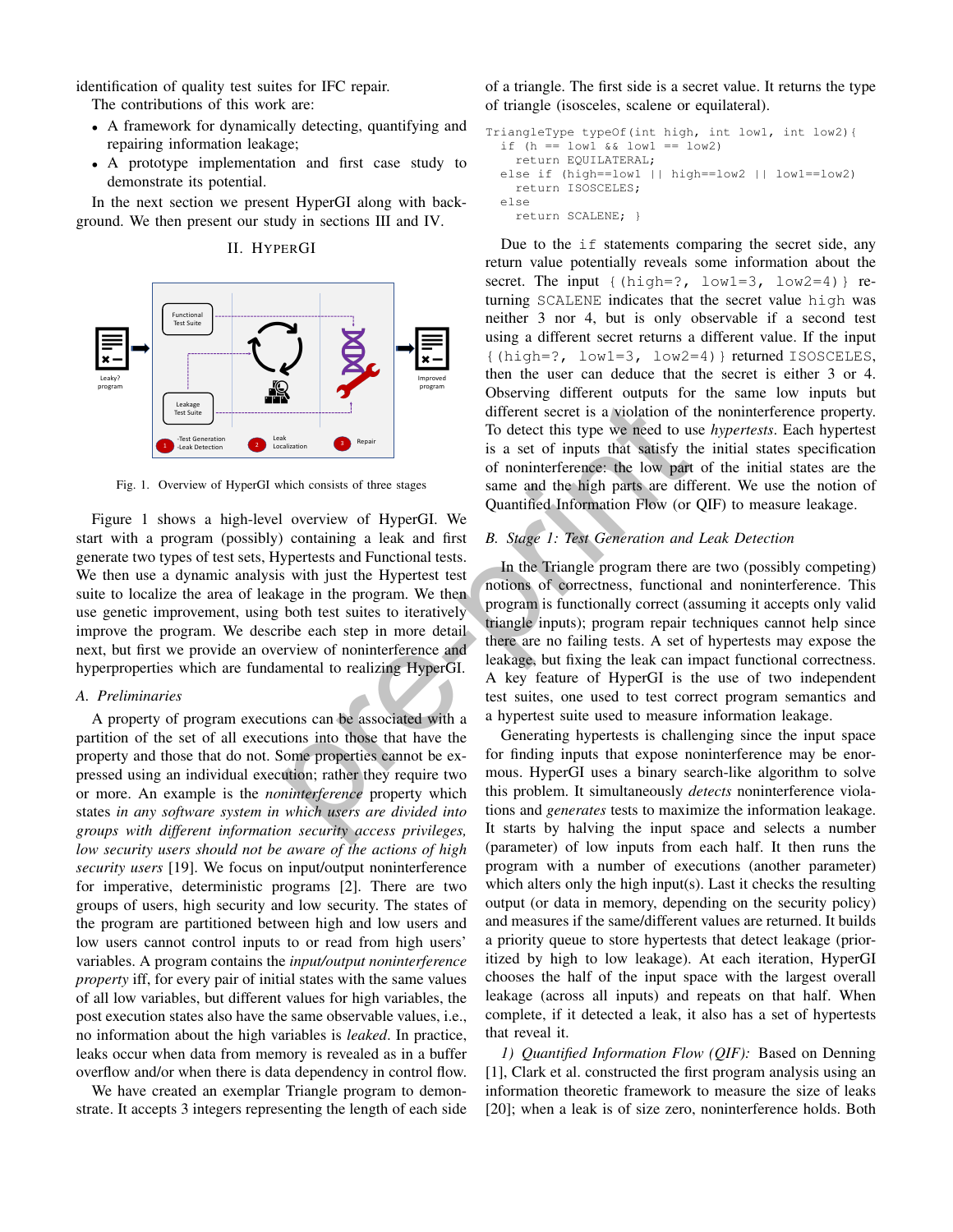the program language security and machine learning communities have extensively researched estimating information quantities [21], [22]. Bounding QIF can be expressed as a hyperproperty [7], [23] and has been shown to be PSPACEhard to verify for exact values [24]. HyperGI uses comparative estimations of entropy aiming to reduce the size of the leak to 0. We briefly sketch the mathematical framework .

Given a random variable, the entropy of the random variable is a statistic of its underlying probability distribution that captures the quantity of disorder in the distribution.

*Definition 1:* Let  $X$  be a random variable, let  $x$  range over the events of X, and let  $p(x)$  be the probability distribution of X. The entropy of X,  $\mathcal{H}(X)$ , is defined as follows:

$$
\mathcal{H}(X) = -\sum_{x \in X} p(x) \log p(x)
$$

where logs are usually base 2 to retrieve a value in bits.

From Clark et al. we give a definition of the leak size [20]. *Definition 2:* Let  $\langle H, L \rangle$  be the joint random variable in the initial states of a program with a security policy  $L \subseteq$  $H$ , where  $H$  represents high security variable values and  $L$ the low security variable values. Similarly,  $\langle H', L' \rangle$  represents the joint random variable in the final states. The quantity of leakage from H to  $L'$ ,  $\mathcal{L}(L')$ , is:

$$
\mathcal{L}(L') = \mathcal{H}(L'|L)
$$

The intuition here is that the only source of information in the program executions is the input state, represented by the random variable  $\langle H, L \rangle$ . The entropy in L' can only exist as a result of the program executions on the initial states, so after factoring out entropy due to  $L$ , any remaining entropy in  $L'$ must be due to  $H$ . It can be shown that, for non-deterministic programs, this is equivalent to the mutual information between H and L' given knowledge of L,  $\mathcal{I}(H; L'|L)$  [20]. efinition of the leak size [20].  $\theta$  the matrix that place is the QH<br>the joint random variable in The *fail rate* of mutant *k* is<br>with a security policy  $L \subseteq f r_k = (\#failing\ function)$  the QH<br>teritive variable values and  $L$  and  $L_o$ 

Conditional entropy calculation is cumbersome, the following chain rule can streamline it for joint random variables [25].

*Proposition 1:* Chain Rule for Entropy  $\mathcal{H}(A, B) = \mathcal{H}(A|B) + \mathcal{H}(B)$ We then have QIF.  $\mathcal{H}(L'|L) = \mathcal{H}(L',L) - \mathcal{H}(L)$ .

# *C. Stage 2: Leak Localization*

HyperGI uses a dynamic algorithm that iteratively removes each line of the program and calculates the change in QIF of the program with that line removed. Non-compilable programs have a change of zero. It normalizes all of the QIFs (dividing all by the maximum change) and partitions the resulting statements into equivalence classes. Probabilities are assigned to each class which guides the repair towards those statements which are likely to reduce information flow the most.

## *D. Stage 3: Repair*

We implemented genetic programming (GP) [26] search on top of an existing genetic improvement framework, PyGGI [27]. Chromosomes are patches to the AST. We use the standard, delete, replace, insert operators, as well as two new operators. Since information flow leakage is highly control

TABLE I STUDY SUBJECTS. FOR EACH WE GIVE THE REFERENCE, THE CVE NUMBER, THE NUMBER OF FUNCTIONAL TESTS AND THE NUMBER OF HYPERTESTS IN OUR TEST SUITES.

| <b>Subject</b>        | Ref | $CVE-#$       | # Funct<br><b>Tests</b> | # Hyper<br><b>Tests</b> |
|-----------------------|-----|---------------|-------------------------|-------------------------|
| Triangle (triangle)   |     |               | 234                     | 194                     |
| Apple Talk (atalk)    |     | CVE-2009-3002 | 297                     | 255                     |
| Underflow (underflow) |     | CVE-2007-2875 | 186                     | 100                     |

flow dependent we added operators to insert new control flow. One creates new  $|\text{if}|$  statements (using variables from the program) and the other creates a new  $|for|loop$ . Statements within the if/for blocks are created by copying existing statements from the target program, or by creating simple assignments between existing program variables. Fitness is one of the essential parts of GI and it guides the search process by measuring how fit the patches are. The HyperGI fitness function combines both the QIF and functional correctness. The *fail rate* of mutant *k* is

 $fr_k = (\# failing\ functional\ tests) / (\#functional\ tests).$ And,  $l_o$  is the initial program leakage and  $l_k/l_o$  is the normalized leakage of mutant  $k$  (defined if mutant  $k$  compiles and runs). Then, the fitness of mutant  $k$  can be defined as:  $f_k = 0.5 * l_k/l_o + 0.5 * fr_k.$ 

III. EVALUATION

We conducted a feasibility study to understand the potential for HyperGI. We answer the following research questions:

RQ1 *How does HyperGI compare with fuzzing in terms of leak detection?*

RQ2 *How well does HyperGI remove information flow leakage while maintaining software functionality?*

To answer these questions we conducted a pilot study: we first run fuzzers to gather functional tests; next, we run our binary search to generate hypertests; then, we run GP-based repair to try to decrease leakage; and, finally, we manually analyse generated patches.

We use three C subjects, two of which were used in prior work on statically finding information flow leakage [7] and which are simplified versions of the original programs from the CVE vulnerability database [28], [29]. The third program is one that we wrote to demonstrate the second type of leakage described in this paper, a control-flow based privacy leak. We generate functional and leakage test suites, as described below. We show details of the subjects in Table I, and present security policies for the two new subjects:

```
atalk:
   static int atalk_getname(struct socket *sock, struct sockaddr *uaddr,  int peer);<br>Low Input: sock and peer<br>Low Output: uaddr and the return from the function
  High (secret): Information in memory not available to the user
underflow:
   int underflow(int h, ll ppos);
Low Input: ppos
Low Output: function result;
  High (secret) function output: h // original program leaks machine information
```
For comparison with existing dynamic approaches, we ran two state-of-the-art fuzzers AFL [12] and LibFuzzer [30] on all subjects to see if we could detect the leakage. Information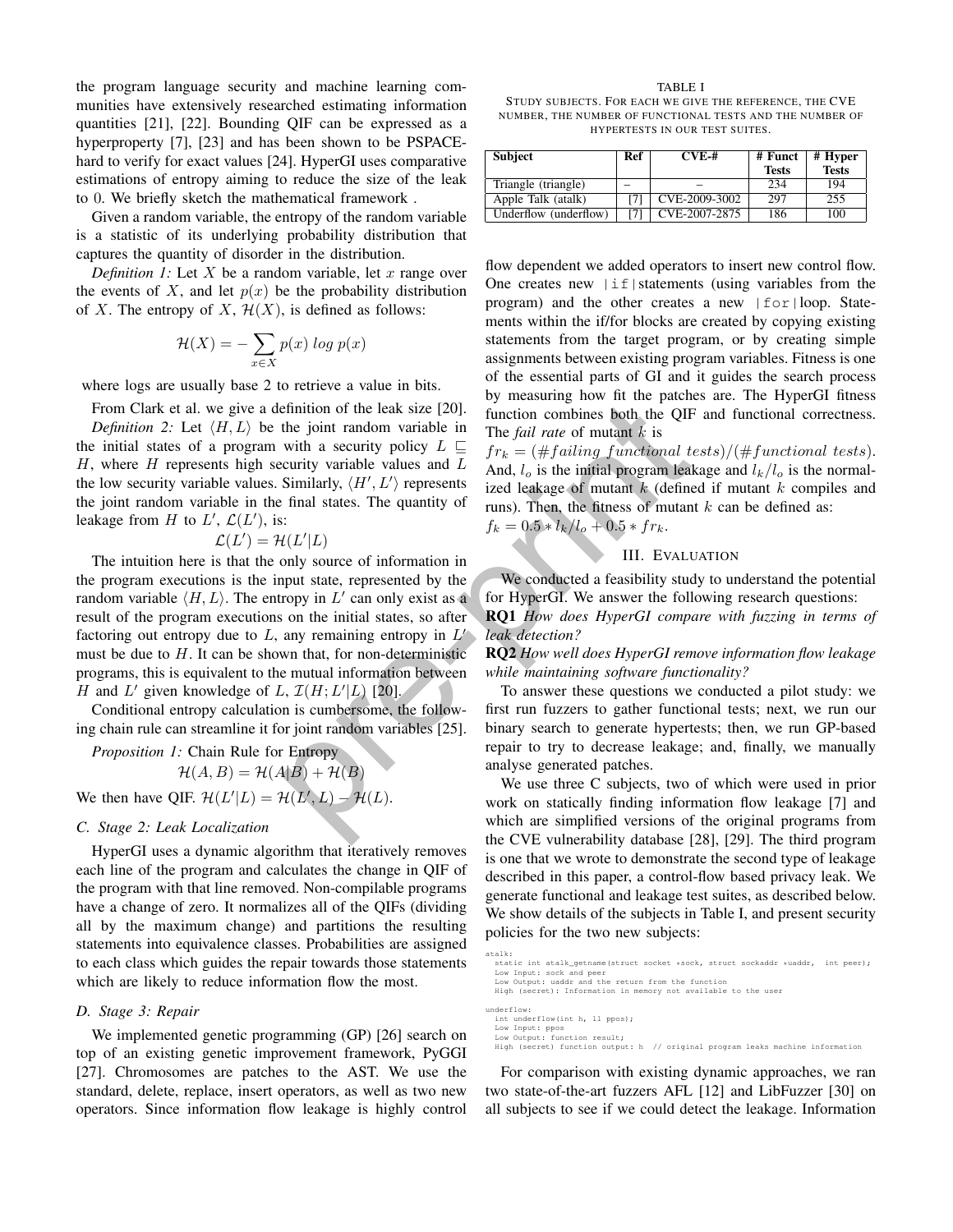TABLE II THE STARTING QIF, FINAL QIF (NOT NORMALIZED), THE TEST FAILURE RATIO AND TOTAL FITNESS (WITH NORMALIZED QIF) BY SUBJECT (TR=TRIANGLE, AT=ATALK,UF=UNDERFLOW). MEDIAN (MED), AVERAGE (AVG) AND STANDARD DEVIATION (STD)

|    | Init.      | Post Patch |     |         | <b>Functional Fail</b> |     |     |                |     |
|----|------------|------------|-----|---------|------------------------|-----|-----|----------------|-----|
|    | <b>OIF</b> | OIF        |     |         | Ratio                  |     |     | <b>Fitness</b> |     |
|    |            | Med        | Avg | Std     | Med                    | Avg | Std | Avg            | Std |
| TR | 0.8        | 0.0        | 0.3 | 0.5     | 0.3                    | 0.3 | 0.2 | 0.3            | 0.4 |
| AT | 13.0       | 0.0        | 0.0 | $0.0\,$ | 0.0                    | 0.0 | 0.0 | 0.0            | 0.0 |
| UF | 5.4        | 0.0        | 2.1 |         | 1.0                    | 0.6 | 0.5 | 0.5            |     |

leaks due to buffer overflows can often be found with fuzzers as memory leaks or buffer overflows (such as Heartbleed) can be interpreted as crashes via tools such as AddressSanitizer [31]. We ran 5 runs of each (with different random starting seeds) for 24 hours for each program. To increase test input diversity, we also ran each fuzzer 20 times for 2 hours with randomly generated input seeds. For functional testing we used all tests from all 50 runs  $(= 25 \times 2 \text{ fuzzy})$  for each program with duplicates removed (see Table I for final counts). To generate hypertests, we ran our binary search on each subject, as described in Section II-B.

To fix detected leaks, we ran GP for 25 epochs, each with 50 generations and a population of 32. The target fitness was 0.0 (the program ends if it reaches this fitness) and we examined the best solution (or the stopping solution in case the program ended before 50 generations). We examined all 75 patches (= 25 x 3 programs) for their quality and categorized them based on how well they fix the leak and/or retain the functional correctness of the program. For atalk and underflow we have developer patches from github for reference.

## IV. RESULTS

Both fuzzers ran to time limits without finding any crashes or leakage. In contrast, our binary search approach generated hypertests which were able to detect information flow leakage in all three programs. This indicates that these types of leakage cannot always be found by conventional fuzzing. After 320 hours they were unsuccessful while the binary search detected each leak in less than two hours. In answer to RQ1: *Our proposed binary search strategy was able to detect leaks for all three programs, in contrast to traditional fuzzing.*

Table II shows the results of applying HyperGI to reduce information flow leakage. The first column shows the initial detected information flow leakage (i.e.,  $l_o$ ). As we can see, all three programs have a leak with QIF ranging from 13.00 in atalk to 0.83 bits in the triangle program. For each subject we show the median, average and standard deviation of the raw (not normalized) QIF (i.e.,  $l_k$ ), the test failure ratio, (i.e.,  $fr_k$ ), and the overall program fitness (where 0 is the optimal fitness). For atalk we were able to reduce the QIF to zero while maintaining program functionality (0 failed tests). For the other two subjects we see a trade-off. In fact, in the triangle case we can never create a semantically equivalent and non-leaking program.

#### TABLE III

RESULTS OF MANUAL INSPECTION OF GENERATED PATCHES, WITH RESPECT TO DEVELOPER FIXES. SHOWS PERCENTAGE OF PATCHES.

| <b>Patch Quality</b>                     |       |       | triangle   atalk   underflow |
|------------------------------------------|-------|-------|------------------------------|
| Semantically-equivalent fix              |       | 76%   | 28%                          |
| Leakage reduction, no functionality loss | $0\%$ | 24%   | $0\%$                        |
| No leakage, but functionality loss       | 64%   | $0\%$ | 28%                          |
| Leakage reduction, loss of functionality | 24%   | $0\%$ | 4%                           |
| No improvement over the original program | 8%    | $0\%$ | 24%                          |
| Introduced indeterministic behavior      | 4%    | $0\%$ | 16%                          |



Fig. 2. Scatter plot of Normalized QIF vs. test failure ratio. Lighter dots contain fewer points. QIF of 1 corresponds to leakage of the original program.

We now turn to Figure 2. This shows the normalized QIF (over the pre-patch QIF) versus the functional test failure ratio. We plot all 25 epochs for each program. For atalk (black), all 25 data have the same value thus showing a single point (all tests pass and QIF=0). For underflow (blue) we have two general patterns: either the leakage is 0 and 97% of functional tests are failing; or the leakage is 1 (no improvement), but the functionality is retained. This suggests the need for multiobjective optimization. For the triangle program (red dots) we see a wider range of points. Noticeably, there are no points which have retained all of the program functionality. seeds. For functional testing<br>
runs (= 25 x 2 fuzzers) for<br>
erange (see Table I for final<br>
we ran our binary search on<br>
tion II-B.<br>
iP for 25 epochs, each with 50<br>
22. The target fitness was 0.0<br>
this fitness) and we exam

We manually verified the quality of generated patches. For triangle we don't have a developer patch, but for the other two we used that as a baseline. Table III shows this data. For two programs we find patches that are semantically-equivalent to the developer one (for 76% of epochs for atalk and 28% of epochs for underflow). We also reduce leaks in the remaining 24% of atalk runs, without loss of functionality. For 84% of cases for triangle and 32% of cases for underflow we improve leakage at the cost of functionality.

A patch that reduces leakage, but breaks some program functionality can still be acceptable. The semanticallyequivalent patches for underflow indeed fail our functional tests — that is because to remove leakage the developers had to amend functionality of the program. This trade-off was not neccessary for atalk.

We found that some patches introduced nondeterministic behavior. In those cases our tests became flaky, and the QIF